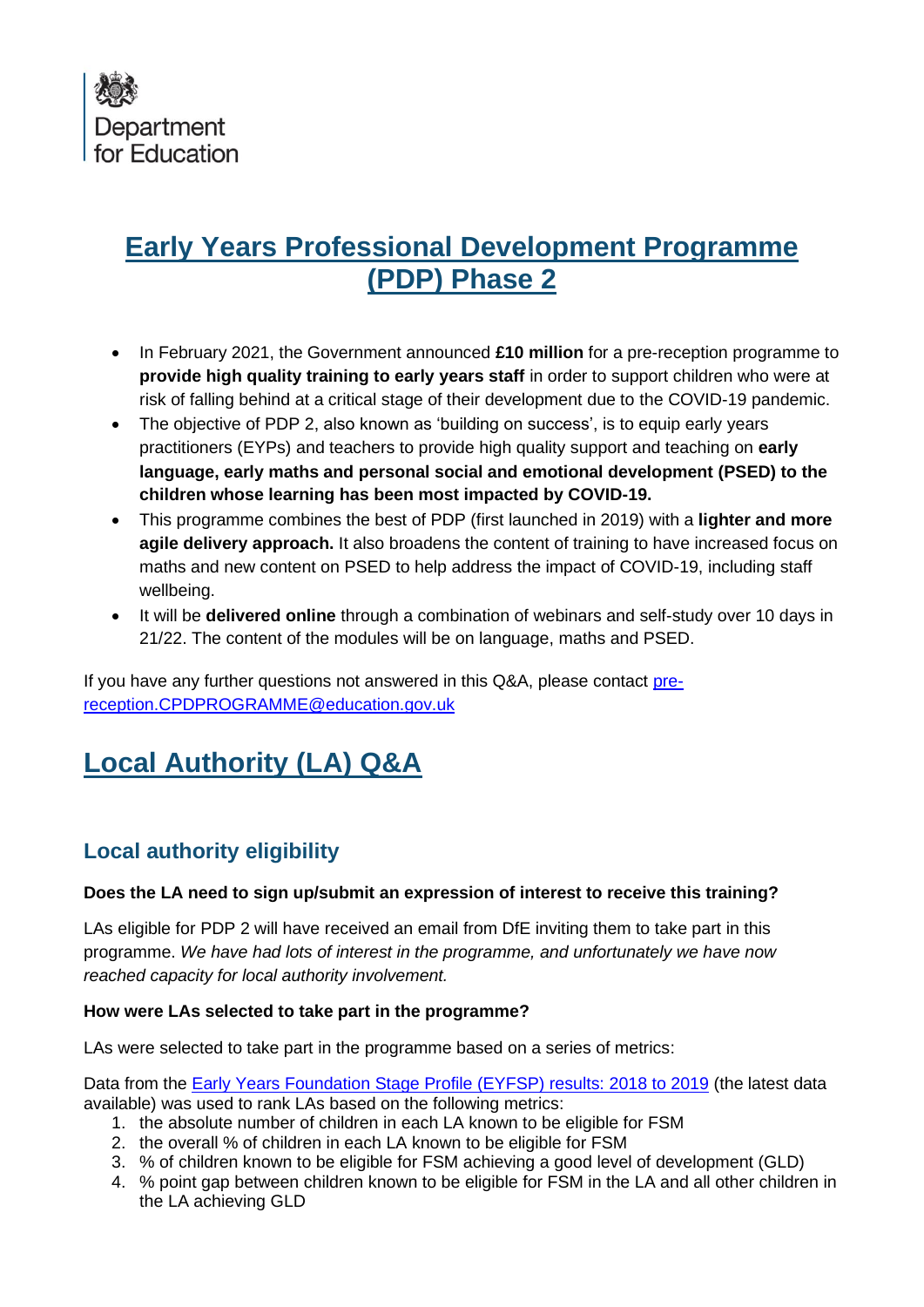- 5. % point gap between children known to be FSM-eligible in the LA and the national average for all other children for GLD
- 6. % of children known to be eligible for FSM achieving at least the expected level of development for communication and language (CL) in the ELGs
- 7. % point gap between children known to be eligible for FSM in the LA and all other children in the LA achieving at least expected level for CL
- 8. % point gap between children known to be FSM-eligible in the LA and the national average for all other children for CL

We also included the following metrics:

- 9. % of 3-4 YOs eligible for Early Years Pupil Premium [\['Early years provision children pupil](https://explore-education-statistics.service.gov.uk/data-tables/permalink/1873d8e1-4895-477e-a2ab-d83b2c3aab92)  premium (2018 - [2020\)' from 'Education provision: children under 5 years of age', Permanent](https://explore-education-statistics.service.gov.uk/data-tables/permalink/1873d8e1-4895-477e-a2ab-d83b2c3aab92)  data table – [Explore education statistics –](https://explore-education-statistics.service.gov.uk/data-tables/permalink/1873d8e1-4895-477e-a2ab-d83b2c3aab92) GOV.UK (explore-education[statistics.service.gov.uk\)\]](https://explore-education-statistics.service.gov.uk/data-tables/permalink/1873d8e1-4895-477e-a2ab-d83b2c3aab92)
- 10. % of under 5s in receipt of an EHC plan [\[Education, health and care plans, Reporting Year](https://explore-education-statistics.service.gov.uk/find-statistics/education-health-and-care-plans)  2021 – Explore education statistics – [GOV.UK \(explore-education-statistics.service.gov.uk\)\]](https://explore-education-statistics.service.gov.uk/find-statistics/education-health-and-care-plans)
- 11. Covid-19 cases rate per 100,000 resident population across the length of the pandemic i.e. the number of people per 100,000 with at least one positive COVID-19 test result, either labreported or lateral flow device since the start of the pandemic in each LA. This is to account for the fact that some LAs may have been hit worse by the pandemic and therefore may have had to close EY settings for long period of time. [Cases in the UK | Coronavirus in the [UK \(data.gov.uk\)\]](https://coronavirus.data.gov.uk/details/cases#card-cases_by_area_whole_pandemic)

### **Setting eligibility**

#### **What does "high numbers" of EYPP/2YO eligibility mean?**

Settings should meet at least two of the following criteria:

- Provides to at least one child with an EHC Plan or Disability Access Fund indicator
- Provides to at least one child in receipt of EYPP
- Provides to at least one disadvantaged two-year-old

We would also encourage LAs to consider EY providers where local intelligence suggests disadvantaged children would benefit from their practitioners receiving additional CPD support.

#### **Will there be documentation LAs can share with settings to share the details of the training package?**

Our delivery partner Education Development Trust (EDT) have developed promotional and taster materials for LAs and settings to outline what the training will look and feel like. These have now been distributed to participating LAs – if you have not received this information, please contact [pre](mailto:pre-reception.CPDPROGRAMME@education.gov.uk)[reception.CPDPROGRAMME@education.gov.uk](mailto:pre-reception.CPDPROGRAMME@education.gov.uk)

EDT will contact you from the following address: [info@eypdp2022.com.](mailto:info@eypdp2022.com) Please ensure this address is not blocked by your organisation and is added to your "safe senders" list to make sure you receive all communications.

Further information is available here: [www.earlyyearspdp.com](http://www.earlyyearspdp.com/)

#### **Is there a minimum/maximum number of settings that LAs have to put forward?**

There are 2,000 EYP places on the second phase of the Early Years Professional Development Programme. We would therefore encourage LAs to provide our delivery partner, EDT, with the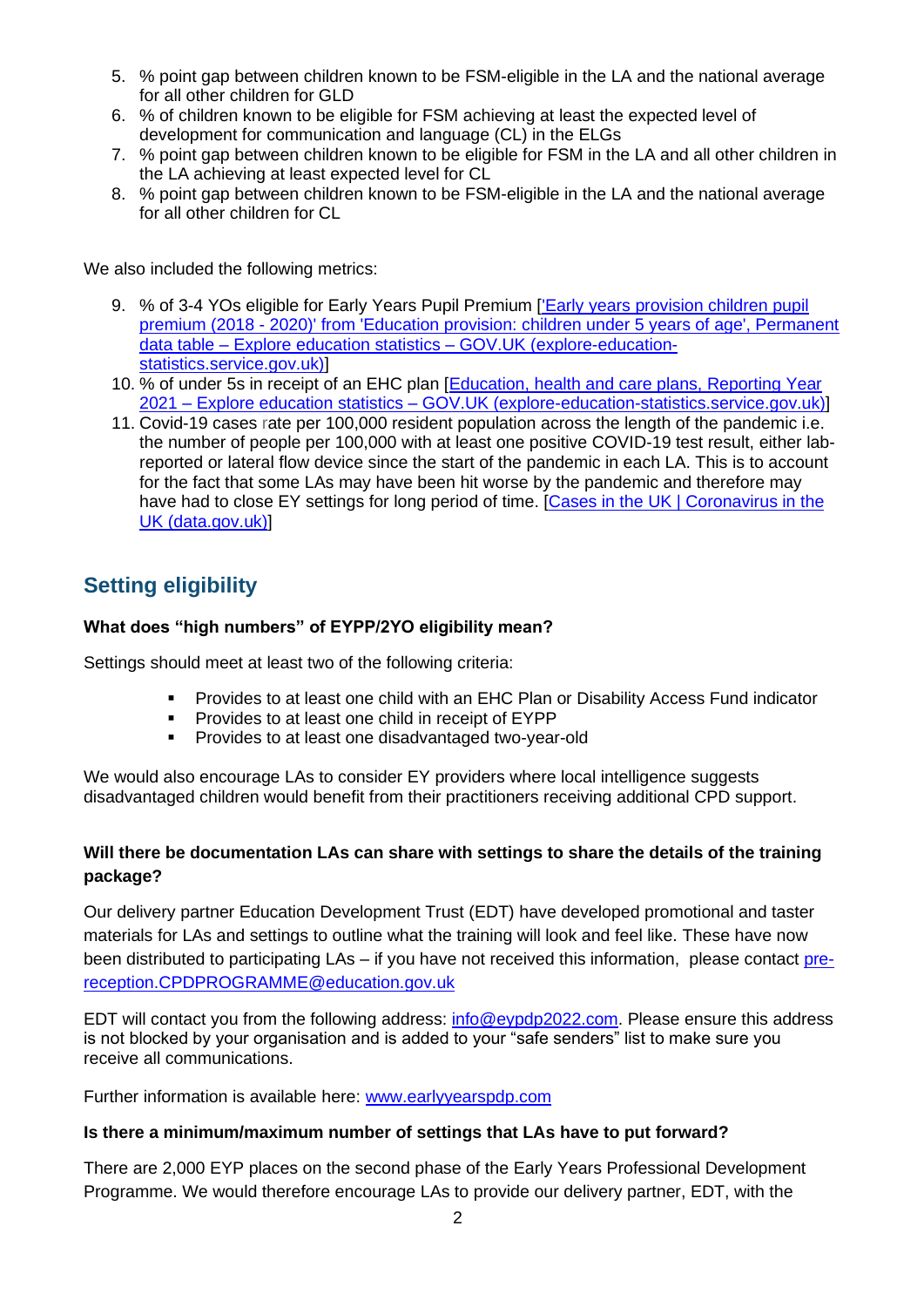details of eligible settings as soon as possible to ensure practioners in your area can access the programme as places will be allocated on a first come first served basis.

On average, we anticipate local authorities would have around 40 practitioners taking part in the programme, however we have not set any specific recruitment targets and know these numbers may vary by LA for a variety of reasons (e.g. size).

LAs should provide data for eligible settings to EDT by **Friday 8th October**.

Any engagement LAs wish to have with settings will need to be done in tandem with providing this information to EDT.

# **Funding**

#### **What funding is available to LAs to enable the delivery of PDP 2?**

Each LA will receive the following through section 31 funding:

- A £5,000 administration fee to support LAs with staffing for the programme
- Backfill costs of £100 per practitioner per day of training (a total cost of £1,000 per practitioner on the programme).

#### **How much is the backfill allocation and what does this include?**

The backfill cost we will be providing is £100 per practitioner per day of training (a total cost of £1,000).

Based on feedback on the current programme, this backfill rate is sufficient to provide for the cost of agency staff, providing staff cover or paying staff overtime to complete the self-study in their own time.

#### **Can LAs top up the backfill from their own budgets if required?**

Yes. We are aware backfill costs may vary between local authorities.

#### **When would LAs receive the backfill funding?**

DfE plans to issue LAs with one tranche of funding in March 2022 to cover backfill for January to March, and a second tranche in March 2023 to cover backfill for April – June 2022 and LA admin costs.

#### **Can settings claim more than £100 per day of backfill funding per practitioner?**

The daily backfill rate for this programme is limited to £100 per day for 10 days per practitioner. If a practitioner spends longer on the training, they would not receive any additional backfill payments.

#### **Is the £5,000 LA admin payment a flat rate regardless of how many participants the LA has?**

Yes. While take up may vary across LAs, we want to ensure the grant funding process is kept simple so LAs know in advance what they are getting and can plan accordingly.

#### **Why are LAs receiving Section 31 payments in arrears?**

Arrears is the standard process for Section 31 grants to ensure we are achieving value for money based on the actual numbers of participants.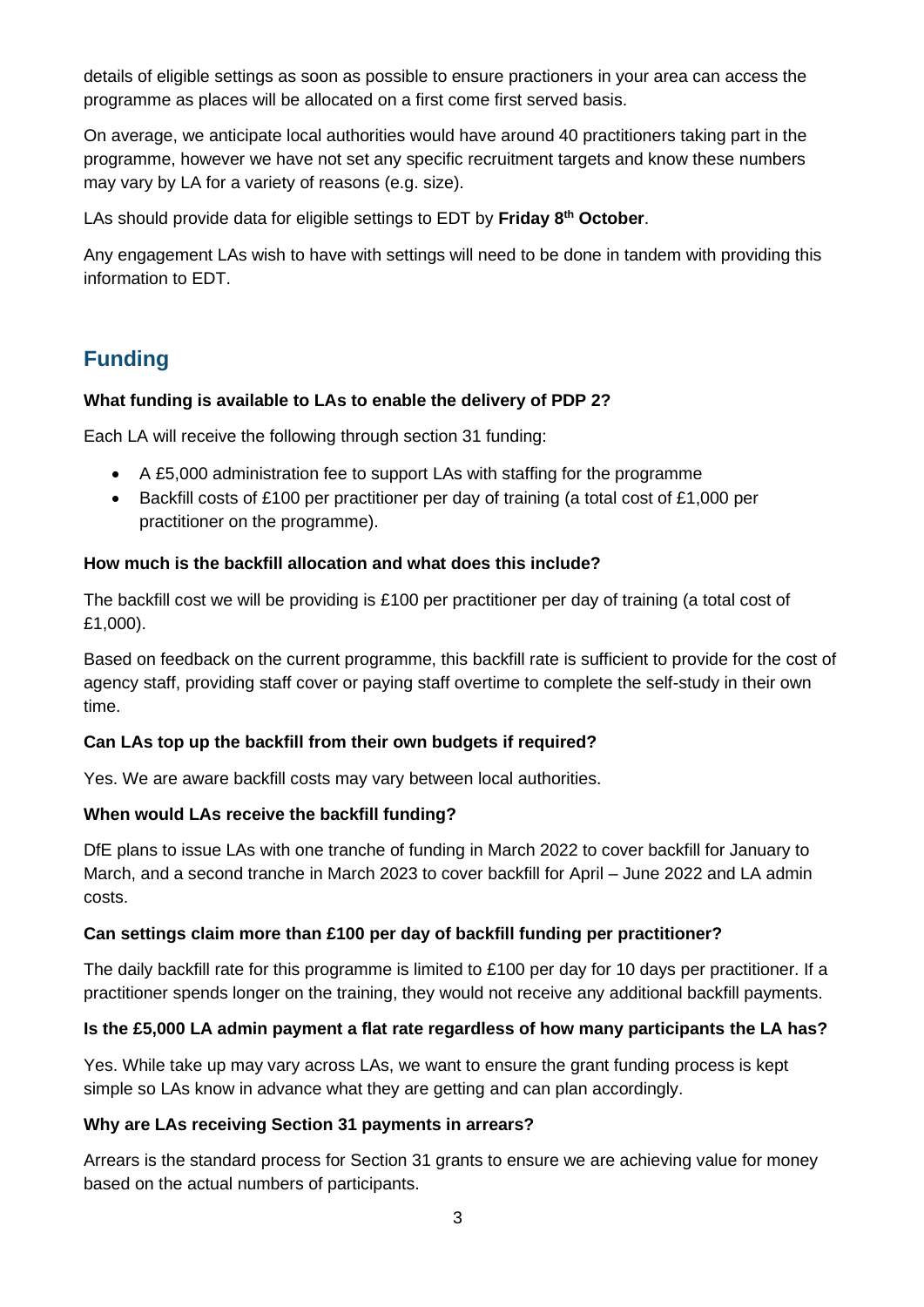#### **How did LAs administer funding in PDP 1?**

LAs are responsible for managing their own budgets to deliver the programme.

We will be funding the backfill for EYPs to participate in the programme to allow their settings to recruit suitable cover - LAs have discretion as to exactly how they distribute this to settings.

### **Participation and time commitments**

#### **Is there a limit as to how many practitioners per setting can take part and can they do this training in their own time?**

We had envisaged one practitioner per setting would take part in the training. There is no limit on the number of practitioners per setting that take part, but setting managers should consider whether they can release more than one practitioner before signing up more than one.

There are 2,000 EYP places on the second phase of the Early Years Professional Development Programme. We would therefore encourage LAs to provide our delivery partner, EDT, with the details of eligible settings as soon as possible to ensure practioners in your area can access the programme as places will be allocated on a first come first served basis.

#### **Do the practitioners have to be qualified at a certain level to be eligible?**

Currently, this training is targeted at practitioners and childminders with the minimum of a level 3 qualification

DfE will contact LAs directly if there is a decision to expand the criteria to level 2 qualifications.

If LAs have any concerns around this criteria, please contact DfE.

#### **What is the rationale for having 10 days' worth of training and will smaller settings be able to participate?**

10 days training was felt to be the minimum needed to deliver a quality training with impact and enabling a behaviour change in practitioners, and also ensure it is an appropriate length of time so EYPs and managers will be able to commit to the programme.

We want to get the recruitment and communication with settings right, so managers and participants are aware of what they are committing to. EDT has developed an introductory briefing video and an e-learning taster session to share with LAs, setting managers and practitioners so they are aware of what the programme will be covering.

If you have not received this information, please contact [pre](mailto:pre-reception.CPDPROGRAMME@education.gov.uk)[reception.CPDPROGRAMME@education.gov.uk](mailto:pre-reception.CPDPROGRAMME@education.gov.uk)

EDT will contact you from the following address: [info@eypdp2022.com.](mailto:info@eypdp2022.com) Please ensure this address is not blocked by your organisation and is added to your "safe senders" list to make sure you receive all communications.

Further information is available here: [www.earlyyearspdp.com](http://www.earlyyearspdp.com/)

#### **How long is each online training session?**

For each speech, language and communication and PSED module each webinar will be 1.5 hours and will have 2 hours of online self-study.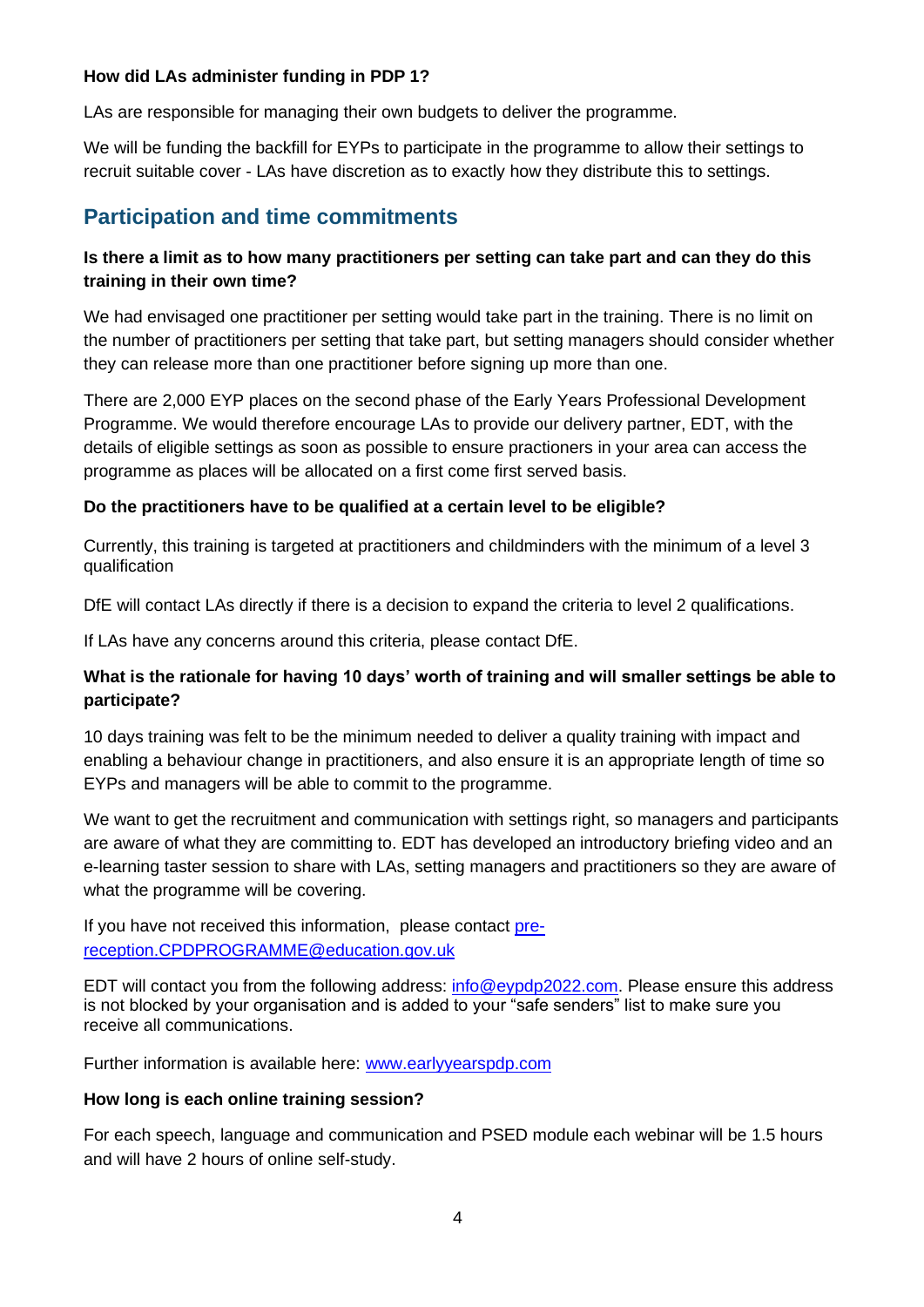For early maths, we will have a total of 14 hours online self-study including pre-recorded videos from leading Early Years maths experts that build on the learning in the online modules and that can be accessed by EYPs in their own time.



#### **Are the training days on specific dates or can practitioners access online when they can be released?**

The programme will comprise of a mix of webinars and self-study.

Practitioners can do the self-study in their own time, but will need to take part in each webinar at a set time. Webinars will be offered on a range of days and times including twilight sessions and EYPs will book onto these using the online learning portal provided by EDT. Once the EYP has chosen a group they will be expected to remain in that group for the remainder of the programme, as such webinar days and times will remain consistent for them.

We understand that the training needs of childminders are specific and short bitesize training modules are easier for them to access and engage with, so have tried to reflect this in this programme. We have childminders taking part in PDP 1 and we are providing backfill for them.

#### **Will practitioners be able to access a recording if they are not able to attend the live webinar session?**

No recordings of webinars are planned as participants will get the most out of the training provided by actively participating in the webinars and working with other EYPs. The live sessions will be led by skilled programme trainers and the full benefit will be missed by any practitioner who misses these.

EDT will be providing live catch-up sessions if people are unable to make their original webinar, but EYPs should attend their allocated webinar wherever possible.

#### **Will participants be expected to disseminate their learning within the setting?**

Whilst there is not a set requirement for participants to disseminate their learning within settings, we encourage this. Settings will hugely benefit from participants sharing the learning and good practice they have been exposed to, as well as the skills they have developed, with their colleagues.

#### **Should one person complete all three modules of training, or can different practitioners do different modules?**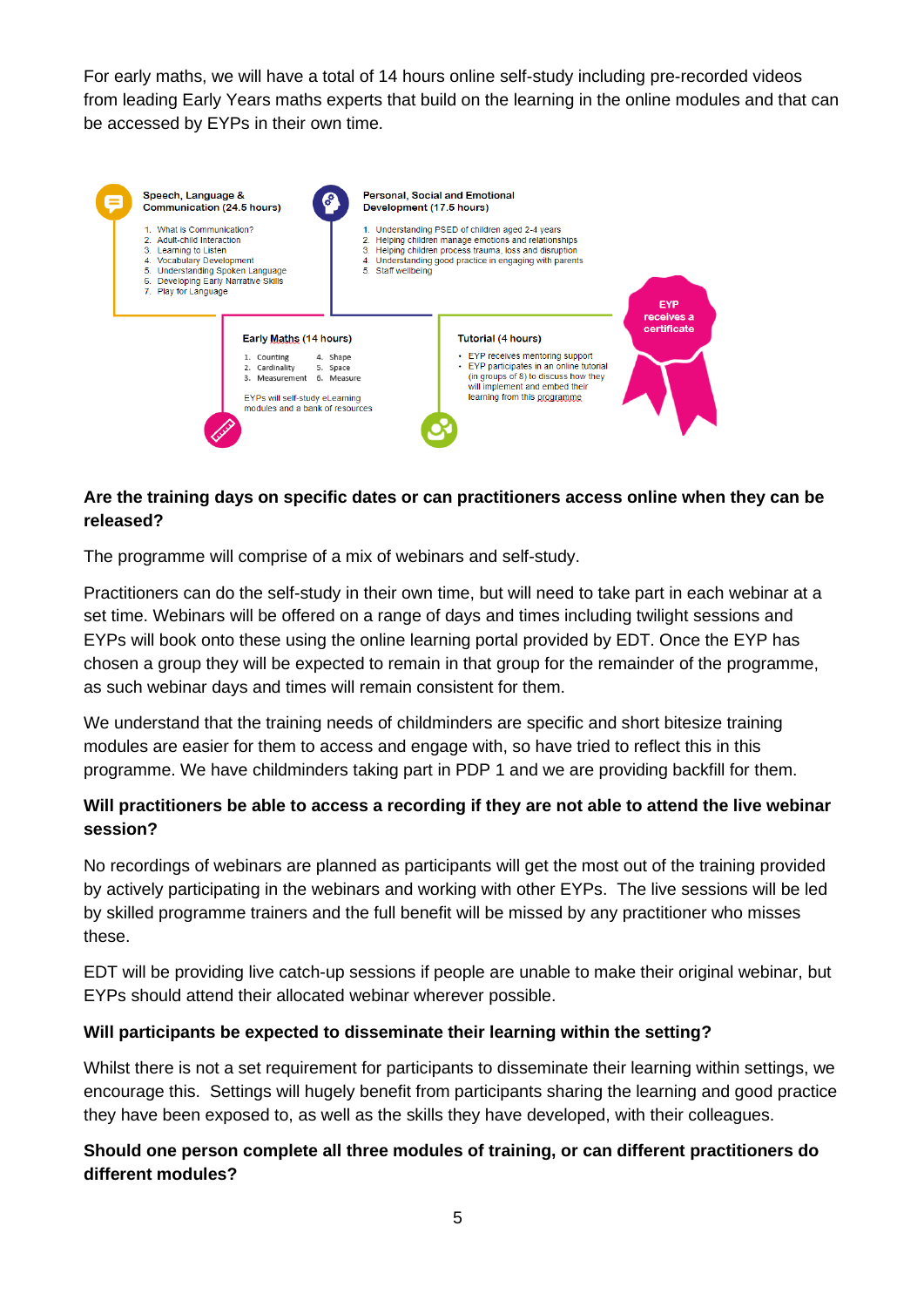One person should do the whole training package so practitioners are equipped across the three blocks of learning. The programme has been designed to be accessed as a complete package of learning in order to maximise practitioner development.

This is an externally endorsed course with a completion certificate which requires a minimum of 80% of the content to be completed by each practitioner.

## **Evaluation**

#### **How are you going to measure the impact of PDP 2?**

Measuring the impact of this programme is incredibly important. There is a plan to have a large scale evaluation of PDP 1 and we are currently scoping how PDP 2, alongside other recovery programmes, will also be evaluated.

EDT will also be involved in the evaluation of the programme and are working through their own plans.

We will update LAs with further detail on evaluation in due course.

#### **What exactly will you be measuring as part of the recovery funding evaluation?**

Plans for the evaluation of PDP 2 are still being formulated. We will update LAs with further detail on evaluation in due course.

#### **Will LAs be expected to provide evaluation of the programme in their areas?**

No, LAs will not be expected to evaluate the programme themselves, but may wish to do so for their own purposes.

# **LA support / participation**

#### **Could LAs offer just parts of the programme, for example if they have a good communication and language offer, can they just offer maths and PSED modules to the practitioners?**

We are aware many LAs offer high quality training. However, this programme has been designed to be accessed as a complete package of learning in order to maximise practitioner development.

This is an externally endorsed course with a completion certificate which requires a minimum of 80% of the content to be completed by each practitioner.

#### **Is there any expectation that LA Early Years leads will need to be involved with this to support the settings development, or is their role purely administrative support?**

The value and impact of LA support in helping to reach settings is not underestimated, especially in areas where the training offering may already be comprehensive. The team at EDT are keen to develop a relationship with the LA EY Leads in each area to ensure both sides benefit from their involvement in the programme.

DfE will work to support the LA to: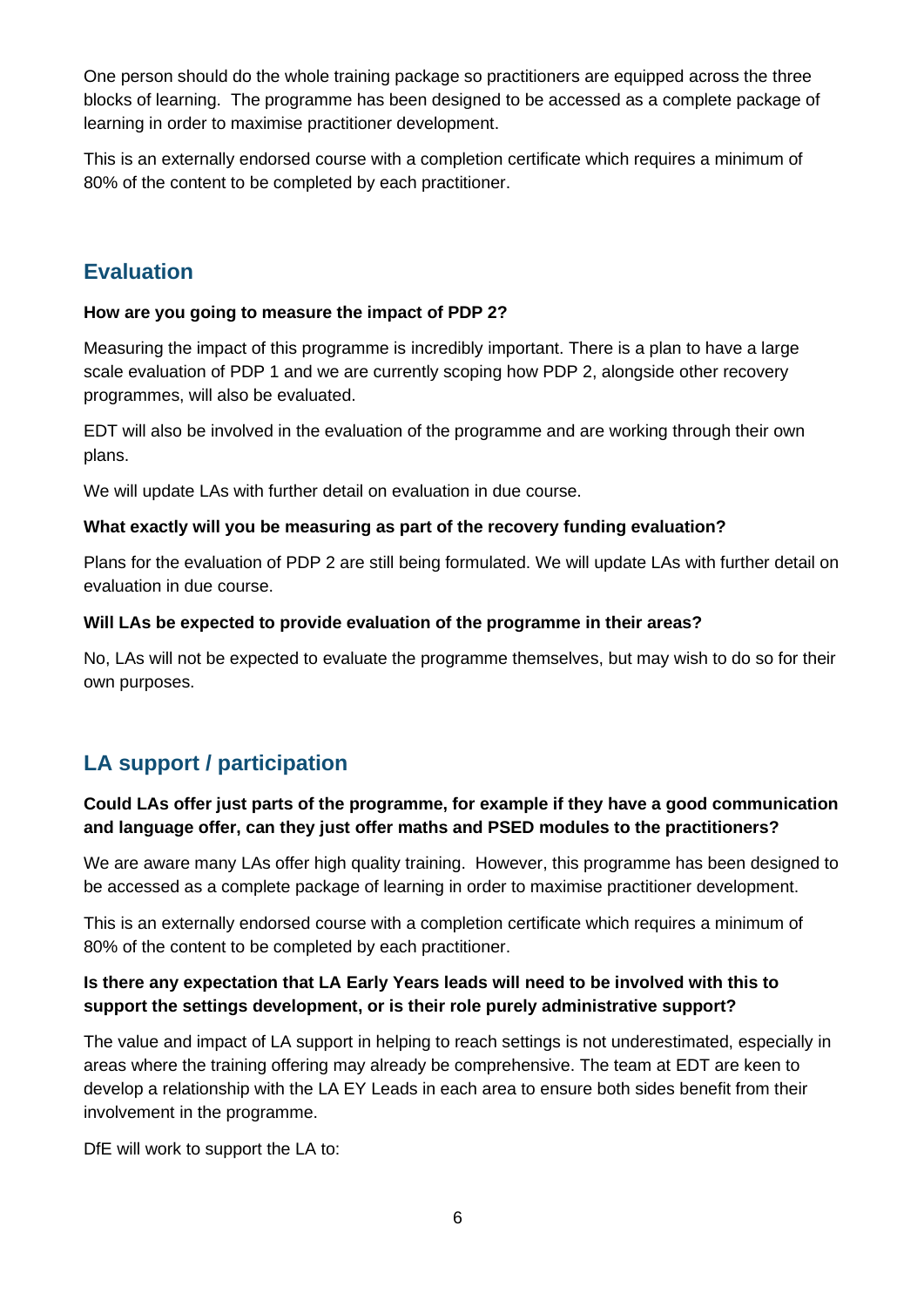Identify settings in scope for PDP 2. Settings should meet at least two of the following criteria:

- Provides to at least one child with an EHC Plan or Disability Access Fund indicator
- Provides to at least one child in receipt of EYPP
- Provides to at least one disadvantaged two-year-old
- EY providers where local intelligence suggests disadvantaged children would benefit from their practitioners receiving additional CPD support
- Coordinate a list of suitable settings and provide contact details to EDT to enable participation in the programme (LAs may be asked to provide additional or alternative contact details if the originally identified settings cannot participate or leave the programme before delivery of training commences in January 2022 completion and the target of 2000 EYPs has not yet been reached.)
- Work collaboratively with EDT on recruitment and retention of EYPs and settings.
- **•** Share any issues or concerns raised by settings with EDT and DfE to enable us to react and respond to these.
- **Effectively manage the budget for backfill, distributing appropriately to settings and in a** timely way.
- Provide accurate and timely reports to DfE on the management of the budget based on the timeframes advised.

#### **Can LA officers access the training and training materials so they can support implementation and continue to support after the programme finishes?**

We understand that LAs have an important role in keeping practitioners engaged with training and we will provide an outline of the modules that practitioners will be completing.

EDT has already provided a Taster Session for LAs and settings to experience to obtain a good feel for the eLearning element of the programme. EDT will also provide LAs an overview of the curriculum so officers can continue their highly valued supportive role in keeping early years practitioners engaged in the programme and supporting their needs. LA officers will not, however, be able to take part in the training itself.

A huge benefit of the programme is the opportunity for EYPs to engage with other practitioners outside of their setting. The group numbers for attendance at the webinars, designed around our EYP reach targets, has been carefully planned to ensure the highest quality learning experience and to create an engaging group dynamic. Additional attendees beyond the EYPs would also have have financial implications (additional learner accounts would need to be set up on the Learning Management System to enable webinar attendance which would divert funding away from our core aim of reaching practitoners) as well as impacting on engagement data collected from the platform, which would skew future evaluative work.

#### **Are LAs expected to report on progress to the DfE?**

There will be no formal requirement for LAs to submit data to DfE.

We will hold termly webinars with LAs to give them the opportunity to feedback on the programme. We will obtain the numbers of EYPs taking part in the programme from EDT - this data will be used to calculate and administer section 31 funding.